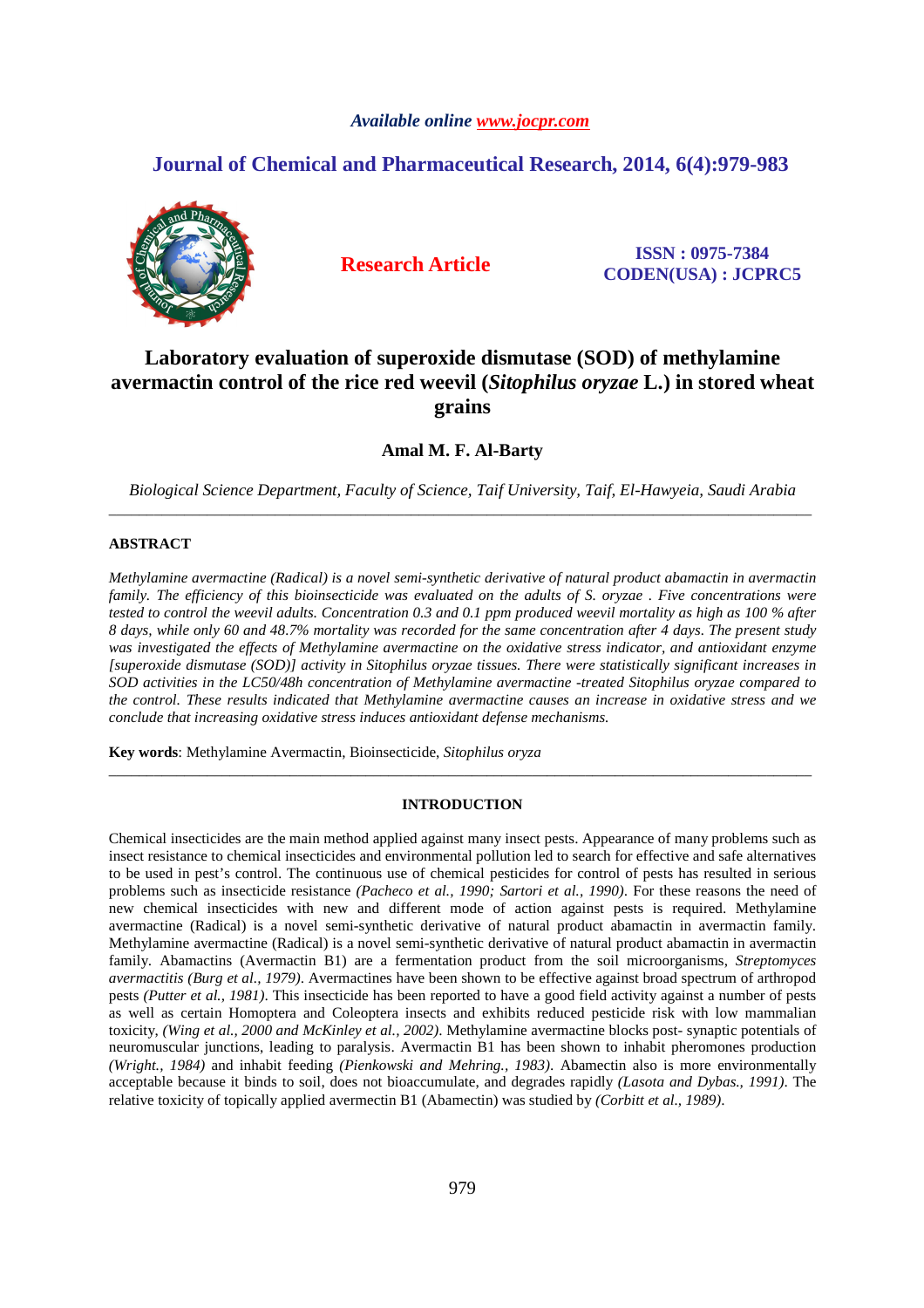Rice weevils (*Sitophilus oryzae*) are considered a primary stored-grain insect in warm climate areas. They cause significant losses to stored grains, especially cereals, at conditions favorable to their development  $(25-35)$ <sup>o</sup>C and low RH). The objectives of this research were: (i) assess the efficacy of Methylamine avermactine for the control of rice± weevils with different concentrations (ii)

*\_\_\_\_\_\_\_\_\_\_\_\_\_\_\_\_\_\_\_\_\_\_\_\_\_\_\_\_\_\_\_\_\_\_\_\_\_\_\_\_\_\_\_\_\_\_\_\_\_\_\_\_\_\_\_\_\_\_\_\_\_\_\_\_\_\_\_\_\_\_\_\_\_\_\_\_\_*

## **EXPERIMENTAL SECTION**

#### **2.1. Insect rearing:**

Adults of *S. oryzae* collected from infested stored wheat grains were reared on healthy wheat grains held in cloth mesh covered plastic pots (15 cm diameter by 20 cm high) at  $28 \pm 2 \degree$  c,  $70 \pm 5\%$  RH, and 16:8 L:D cycle. Newly emerged adults were used in the experiments.

#### **2.2.Laboratory bioassays:**

Radical 0.5 % EC was provided by a trade Mark or Agromen Chemicals Co. Itd.,-China. Radical 0.5 % EC, common name Methylamine Avermactin " 4-deoxy-4 (Methylamine)-(4 R) Avermactin Benzoate (salt) ", it was obtained from Plant Protection Research Institute (Egypt, Cairo). Different concentrations of Radical 0.5 % EC were prepared in the lab; five concentrations (0.3, 0.1, 0.07, 0.04 and 0.02 ppm) were prepared by using distilled water *(Yankanchi and Gadache., 2010)*. Each concentration was consisting of four replicates; replicates with 20 adults of *Sitophilus oryzae* were used in all experiments. Grains were dipped in the insecticide for 15 seconds. For control, grains were dipped in distilled water. All treatments allow drying under lab condition.

# **2.3. Preparation of homogenates and determination of enzymatic activities and the levels of Superoxide dismutase (SOD):**

# **2.3.1. Tissue collection**

For measurement of antioxidant enzyme activities in insect tissue homogenate, a separate test was arranged by application of the LC50/48h value of Methylamine Avermactin. Thirty-insects were used to determine SOD levels. Insects were collected into a chilled Eppendorf tube charged with a cold homogenization buffer [w/v 1.15% KCl, 25 mM K2HPO4, 5 mM ethylen-diaminetetraacetic acid (EDTA), 2 mM phenylmethylsulphonyl fluoride (PMSF), 2 mM dithiotreitol (DTT), pH 7.4] and stored at  $-20^{\circ}$ C. The cryotubes were kept at room temperature until the tissue began to thaw before using.

## **2.3.2. Sample Preparation**

Extracts of *Sitophilus oryzae L* insects' homogenates were prepared at 4 °C by a homogenizer (HEIDOLPH SilentCrusher M) at 10 seconds in the homogenization buffer and subsequent centrifugation (Minispin plus Eppendorf) at 10,000g for 15 min at 4  $^{\circ}$ C. The resulting cell-free extracts were collected for biochemical analysis of antioxidant enzymes activities. Supernatants were centrifuged at  $1000g$  for 10 min at  $4^{\circ}$ C (SOD assay), contents and antioxidant enzymes activities were determined by measuring the absorbance of the samples in a dual beam spectrophotometer (Shimadzu-1700, UV/vis, Kyoto, Japan). Essays were replicated six times with four insects each. All chemicals used were analytical grade and were obtained from Sigma-Aldrich (St. Louis, MO, USA).

#### **2.3.3. Measurement of SOD Activity**

The total SOD (EC 1.15.1.1) activity was determined according to *Marklund and Marklund, (1974)* assaying the auto oxidation and illumination of pyrogallol at 440 nm for 3 min. One unit total SOD activity was calculated as the amount of protein causing 50% inhibition of pyrogallol autooxidation. The total SOD activity was expressed as units per milligram of protein (U mg-1). A blank without homogenate was used as a control for non-enzymatic oxidation of pyrogallol in Tris-EDTA buffer (50 mM Tris, 10 mM EDTA, pH 8.2).

### **2.4. Statistical analyses**

Means of percentage of adult mortality were statistically analyzed using ANOVA followed by Duncan-MSD test *(Duncan., 1955)***,** through software computer program. Statistical significant differences between individual means were determined by one way analysis of variance.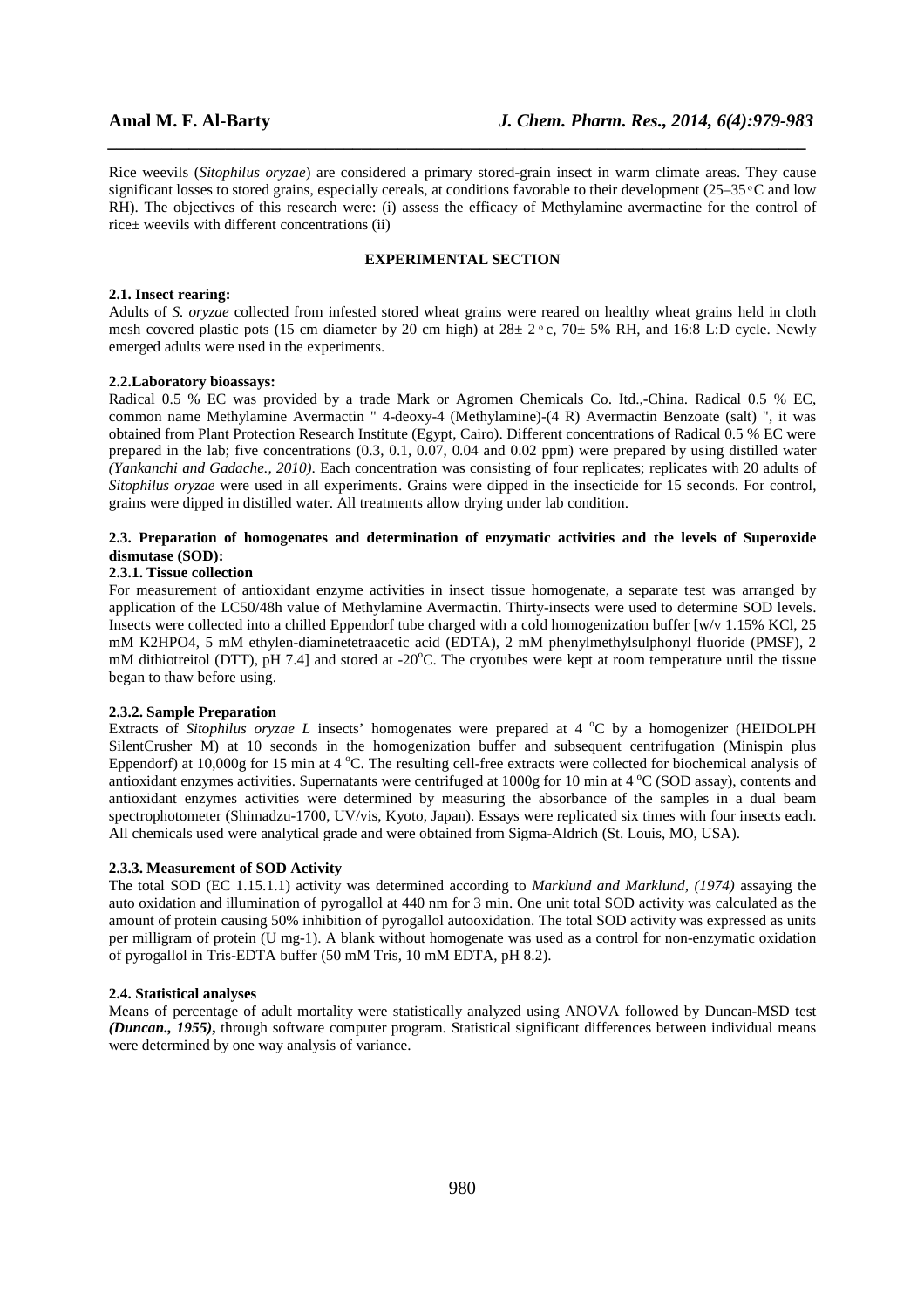### **RESULTS AND DISCUSSION**

*\_\_\_\_\_\_\_\_\_\_\_\_\_\_\_\_\_\_\_\_\_\_\_\_\_\_\_\_\_\_\_\_\_\_\_\_\_\_\_\_\_\_\_\_\_\_\_\_\_\_\_\_\_\_\_\_\_\_\_\_\_\_\_\_\_\_\_\_\_\_\_\_\_\_\_\_\_*

#### **3.1. Effectiveness of different concentrations on the adult of** *Sitophilus oryzae* **mortality:**

Results showed in Table (1) summarized the efficacy of Methylamine Avermactin at different concentrations against the adults of *S. oryzae* . Obtained results refers to that the different applied concentrations of the present bioinsecticide clearly affected the percentage of adult mortality, increasing gradually with an increase with the tested concentration *(Loschiavo., 1976)*.

There were significant differences in the mean mortality of S. oryzae between concentrations (F  $3.45, P < 0.001$ ), the adult survival was significantly different between concentrations with times (2 days: F= 21, P < 0.001; 4 days: F= 17.2, P < 0.001; 6 days: F=7.13 P < 0.001; 8 days: F=4.6, P < 0.001). However, mortality was increased by an increase in radical concentration as shown in Table (1) Adult mortality varied and exposure periods indicating the mortality effect of the insecticides treatments were concentration and time dependent *(Fernando and Karunaratne., 2012)*, where concentration 0.3 and 0.1 ppm produced weevil mortality as high as 100 % after 8 days, while only 60 and 48.7% mortality was recorded for the same concentration after 4 days.

The Avermectins are both insecticides and acaricides which are effective by either contact or ingestion. The target for avermectins is the GABA receptor in the peripheral nervous system. Avermectins stimulate the release of GABA from nerve endings and enhance the binding of GABA on the post-junction membrane of muscle cells of insects and other arthropods. This eventually results in an increased flow of chloride ions into the cell, with consequent hyper polarization and elimination of signal transduction, resulting in an inhibition of neurotransmission *(Jansson and Dybas., 1996)*.

| Concentration<br>(ppm)       | After 2 days of treatment |                              | <b>After 4days of treatment</b> |                  | <b>After 6days of treatment</b> |                  | After 8 days of treatment |                  |
|------------------------------|---------------------------|------------------------------|---------------------------------|------------------|---------------------------------|------------------|---------------------------|------------------|
|                              | Mean of                   | Mortality                    | <b>Mean of dead</b>             | <b>Mortality</b> | Mean of dead                    | <b>Mortality</b> | <b>Mean of dead</b>       | <b>Mortality</b> |
|                              | $dead$ adult $\pm$ se     | $\left( \frac{9}{6} \right)$ | adult $\pm$ se                  | $(\%)$           | adult $\pm$ se                  | $\frac{9}{6}$    | adult $\pm$ se            | $(\%)$           |
| 0.3                          | $5.25 \pm 0.37a$          | 26.2                         | $12 \pm 1.1a$                   | 60               | $18 \pm 1.25a$                  | 90               | $20\pm 0a$                | 100              |
| 0.1                          | $4.25 \pm 0.37$ ab        | 21.2                         | $9.7 \pm 0.28a$                 | 48.7             | $17 \pm 0.5a$                   | 86.2             | $20\pm 0a$                | 100              |
| 0.07                         | $3\pm 0.25$ bc            | 15                           | $7.5 \pm 0.28a$                 | 39.5             | $13 \pm 0.62a$                  | 65               | $17 + 1.8a$               | 88.75            |
| 0.04                         | $2\pm 0.25c$              | 10                           | $6.5 \pm 0.64$                  | 32.5             | $11\pm0.62b$                    | 55               | $13.75 \pm 0.687$         | 68.22            |
| 0.02                         | $2\pm 0.25c$              | 10                           | $4.25 \pm 0.47$ bc              | 21.25            | $7.7 \pm 0.5$ b                 | 38.7             | $10.7 \pm 0.75b$          | 53.7             |
| Control (distilled<br>water) | 0d                        |                              | 0 <sub>d</sub>                  | $\Omega$         | 0c                              | $\Omega$         | $1.25 + 0.37c$            | 6.25             |
| <b>LSD</b>                   | 1.79                      |                              | 2.6                             |                  | 4.2                             |                  | 4.6                       |                  |

**Table (1): The effectiveness of Methylamine Avermactin on the mortality of the adult of** *Sitophilus oryzae*

### **3.2. Antioxidant enzyme activities:**

SOD activity was determined to be highly increased in *Sitophilus oryzae L* after exposure to Methylamine avermactine and the highly significant increase was observed in the concentration 1.87 ppm followed by concentration 0.93 ppm, However, there was non significant differences between concentrations 0.46 and 0.23 and 0.1 ppm despite their increasing as compared to control group, respectively (Figures 1). There were statistically relevant and distinctive significant increases in the SOD activities in the concentrations: 1.87, 0.93 (ppm) concentrations respectively of Methylamine avermactine treated insects compared with the control (Table.2) and (Fig. 2).

**Table (2): Antioxidant enzyme activities (mean ± SE) of (mean ± SE) of storage pest Rice weevil,** *Sitophilus oryzae L.* **(Coleoptera: Curculionidae) with Methylamine avermactine** 

| <b>Concentration</b><br>(ppm) | <b>SOD</b><br>(U/mg Protein)  |  |  |  |
|-------------------------------|-------------------------------|--|--|--|
| 1.87                          | $8.93 \pm 2.77$ <sup>a</sup>  |  |  |  |
| 0.93                          | $6.62 \pm 1.32^b$             |  |  |  |
| 0.46                          | $4.45 \pm 1.13$ <sup>cd</sup> |  |  |  |
| 0.23                          | $3.78 \pm 1.78$ <sup>d</sup>  |  |  |  |
| 0.11                          | $3.15 \pm 1.23^e$             |  |  |  |
| Control (distilled water)     | $1.51 \pm 0.57$ f             |  |  |  |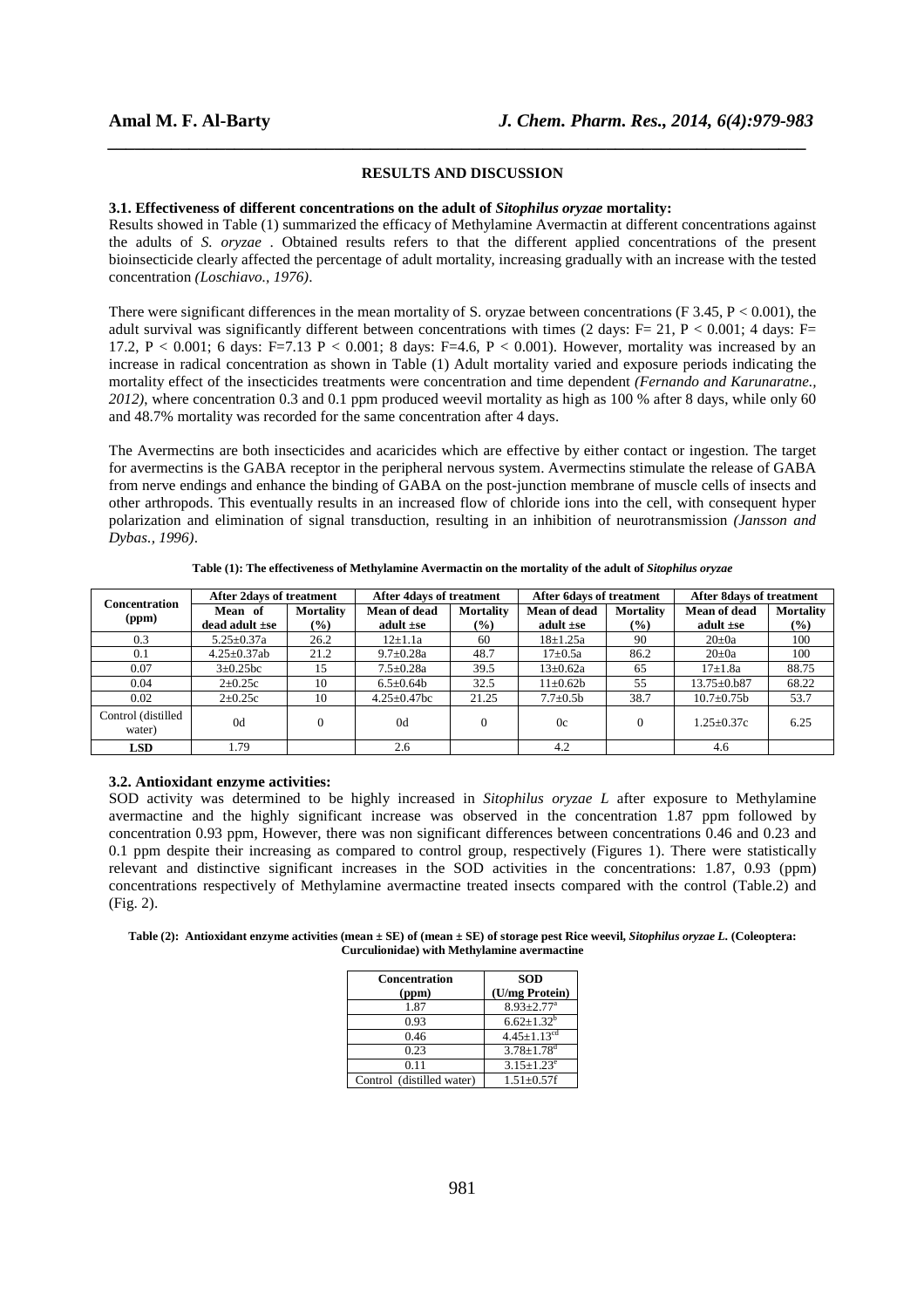Means within the same column in each category carrying different litters are significant at  $(P \le 0.05)$  using Duncan's multiple range tests, where the highest mean value has symbol (a) and decreasing in value were assigned alphabetically.

*\_\_\_\_\_\_\_\_\_\_\_\_\_\_\_\_\_\_\_\_\_\_\_\_\_\_\_\_\_\_\_\_\_\_\_\_\_\_\_\_\_\_\_\_\_\_\_\_\_\_\_\_\_\_\_\_\_\_\_\_\_\_\_\_\_\_\_\_\_\_\_\_\_\_\_\_\_*



**Groups**

**Fig.2: Antioxidant enzyme activities of Methylamine avermactine against storage pest Rice weevil,** *Sitophilus oryzae L.* **(Coleoptera: Curculionidae)** 

Some studies have also shown that oxidative stress could be an important component of the mechanism of toxicity of insecticides. Insecticides may induce oxidative stress leading to a generation of free radicals and alterations in antioxidants or reactive oxygen species (ROS)-scavenging enzymes in vivo and in vitro *(Bagchi et al., 1995; Gultekin et al., 2000)*. It was reported that pesticides effected on antioxidant enzyme activities in insects *(Dubovskii et al., 2005; Dubovskiy et al., 2008)*. In this study a change in SOD activity was found in insects' tissues homogenates after application of Methylamine avermactine. different concentrations. This suggested that Methylamine avermactine caused oxidative damage in *Sitophilus oryzae L.* possibly by producing ROS in insect tissues. Other studies reported that pesticides caused lipid peroxidation and the alterations in the antioxidant defense enzymes of insect *(Gupta et al., 2010; Wu et al., 2011)* and these results are greatly reinforced by the present findings explaining the high significant increase in SOD activities in different concentrations in *Sitophilus oryzae L*. Under physiological conditions, intracellular antioxidant enzymes, such as SOD and CAT eliminate ROS, thereby playing an integral role in the oxidative stress defenses of the cell *(Bukowska., 2004)*. SOD plays an important role as an antioxidant enzyme by reducing high level of intracellular SOD activity suggested that Methylamine avermactine induces the superoxide radical in the tissues of *Sitophilus oryzae L*.SOD activity significantly increased when the insects were exposed to Methylamine avermactine. Suggesting that SOD was stimulated by scavenging superoxide radical to protect the insect from Methylamine avermactine stress. It has been reported that an increase in SOD activity is probably a response towards increased ROS generation in rat erythrocytes *(John et al., 2001)*.

# **REFERENCES**

[1]Pacheco IA; Sartori MR; Taylor RWD, **1990**. Levantamento de resistencia de insetospragas de graos armazenados a fos.na, no Estado de sao Paulo. *Coletanea do institudo de Technologia de Alimentos*, 20: 144-154. [2] Sartori MR; Pacheco IA; Laderosa M; Taylor RWD,**1990**. Ocorrencia eespeci. ciadade de resistencia ao insecticide malathion em insetos-pragas de graos armazenados, no Estado de Sao Paulo. *Coletanea de Institudo de Technologia de Alimentos.* 20: 194-209.

[3]Putter I; MacConnell JG; Preiser FA; Haidri AA; Ristich SS; Dybas RA,**1981**. *Experientia* 37: 963-964.

[4]Burg RW; Miller BM; Baker EE; Birnbaum J; Currie SA; Hartman R; Kong YL; Monaghan RL; Olson G; Putter I; Tunac JB; Wallick H; Stapley EO; Oiwa R; Omura S,**1979**. *Antimicrob. Agents Chemothe*., 15:361-367.